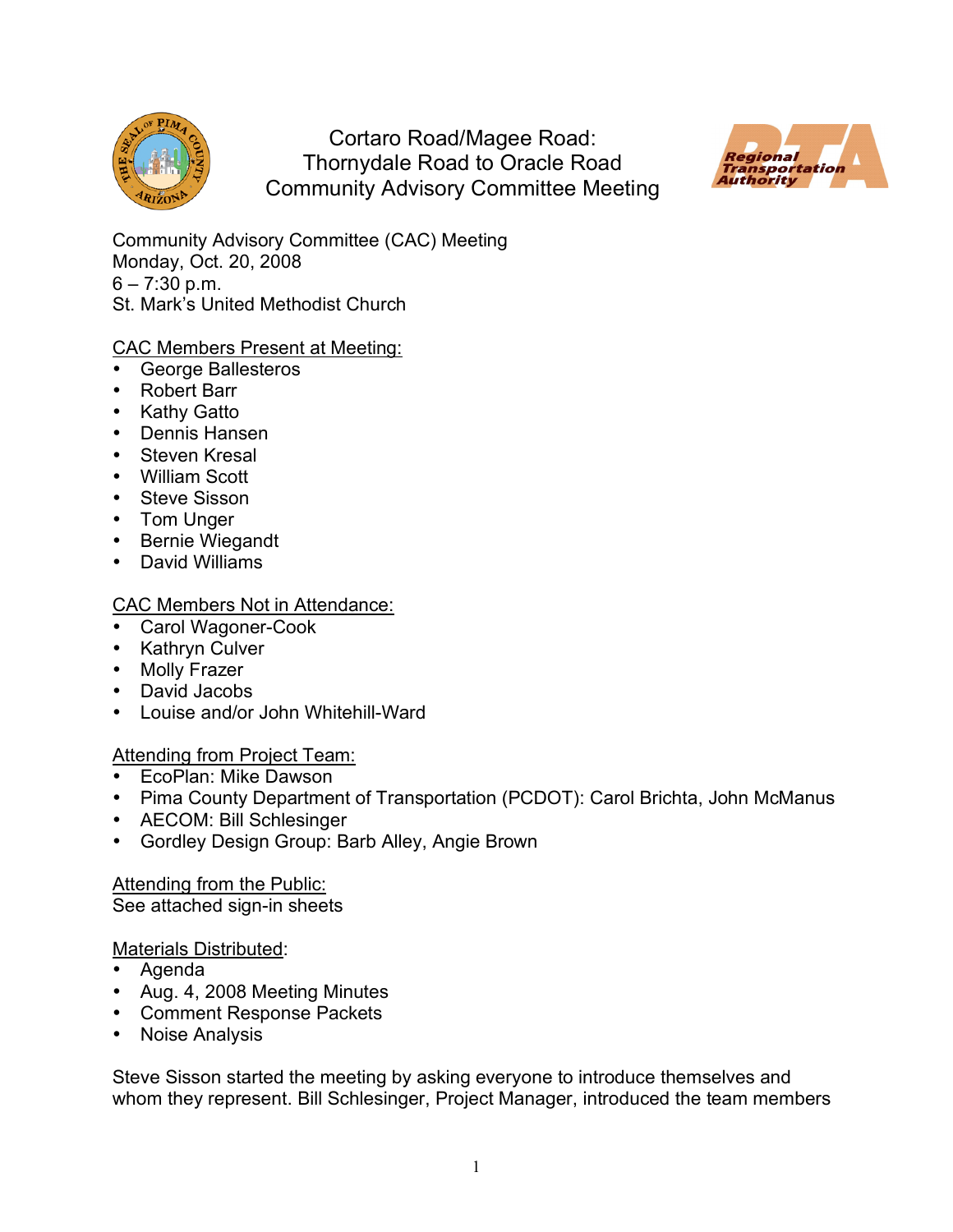and Jacqui Andrade from Pima County Supervisor Ann Day's office. He also introduced the artists who were chosen to conduct an art master plan. The artists chosen, Stephen Grede and Nina Borgia-Aberle, stated that they were hired to do a study that would compile what kind of art could be used and where the opportunities may be along the corridor for public art. They feel that public art is community-owned, and they will be looking at other areas nearby and talking to the residents to get a sense of what kind of art they would like to see in the project area. When all of the information has been gathered, they will put it into a master plan and present their findings to the team. After the plan has been completed, the team will announce the search for an artist to carry out the plan.

#### *Q: What is the budget for putting this master plan together?*

A: The budget is \$15,000-\$24,000, depending on the length of time needed to come up with the master plan.

Bill stated this meeting was for the CAC and if there was time at the end of the meeting, he would take questions from the public. Bill also stated he would stay after the meeting to answer questions, if necessary.

Steve suggested that Bill give the CAC an opportunity to ask questions before giving the presentation planned for the meeting. Those questions and comments were as follows:

### *Q: Is there enough roadway built into this project with just four lanes – two lanes in each direction?*

A: We did a traffic analysis and put those figures into a model that estimated the traffic counts out to the year 2030, and the numbers only called for a four-lane roadway. There is not a significant amount of growth that will happen in this area to warrant more than four lanes in the next 22 years. The projected number of vehicles per day is 35,000 to the year 2030 and beyond. A four-lane roadway is sufficient for that number of cars.

#### *Comment: But this will put more traffic on other arterial roadways in the area that have more lanes.*

Response: We have a limited budget and we feel the design for this roadway is sufficient to 2030 and beyond. Monies used to construct roads that are not necessary will take money away from other needed projects. Also, it takes money for upkeep of a roadway, and if additional lanes not necessary are built, there will be the additional cost for upkeep of a roadway that is not needed.

### *Q: In 1981-1982 when Ina Road was widened to two lanes with medians, the projection seemed accurate. How close are we today with the projections that were made when that roadway was constructed?*

A: We don't have that information, but after being in this area for 30 years, I can assure you that the roadways built have met the model's projections.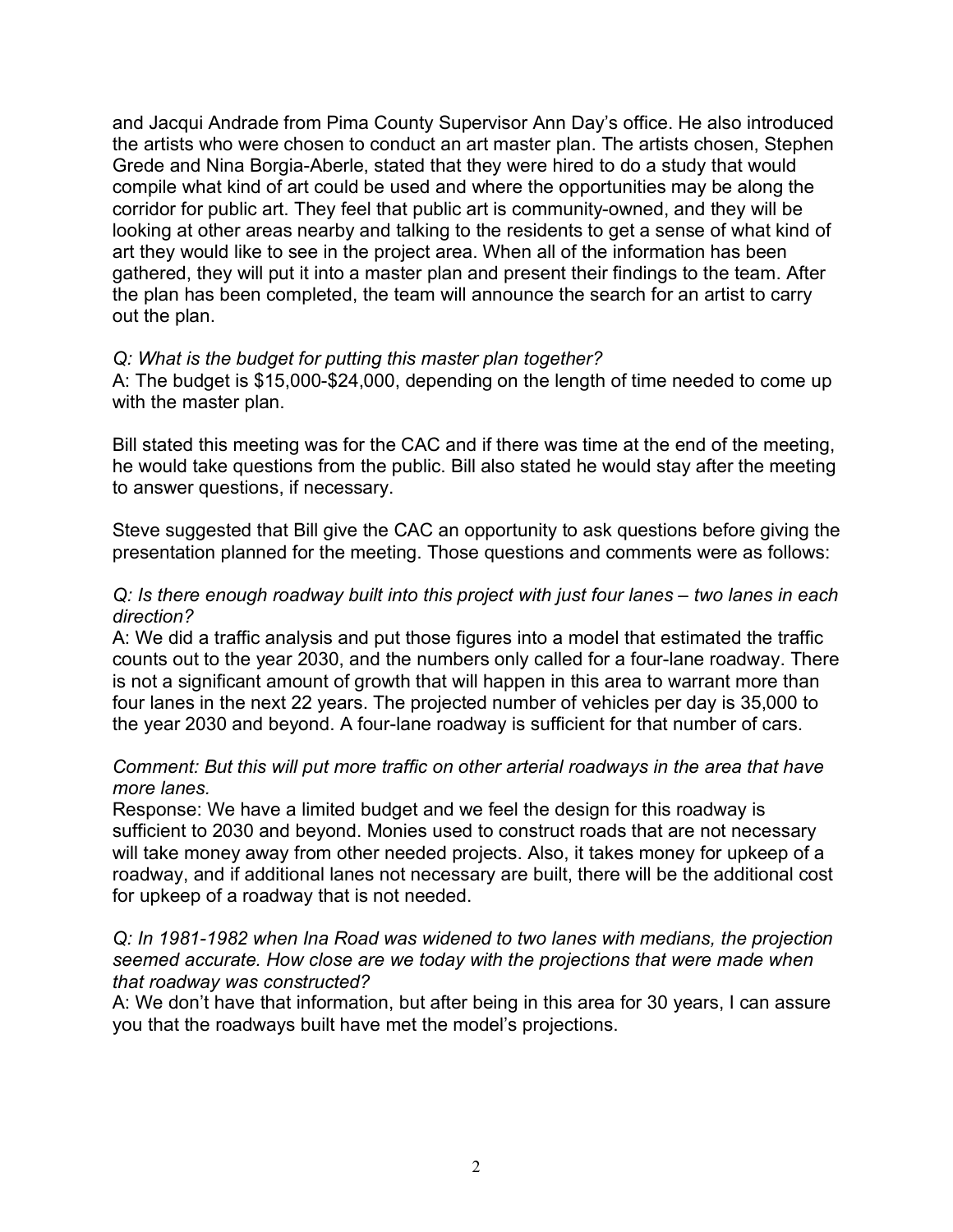*Comment: After 25 years, it seems the Ina Road improvements have held the traffic well. Also, it seems that other road improvements in the area have helped to relieve the pressure on Ina Road.*

*Q: How are the traffic counts being measured – direction of vehicles, access to neighborhoods, etc.? There are some serious issues getting in and out of neighborhoods where there is only one access in and out.* A: The team will send that information out to the CAC members to review.

*Comment: As a homeowner on Cortaro Farms Road, I do not want a six-lane freeway going by my home. Each area should maintain its own road. All the roads need to be widened so that all the traffic is not funneled to one arterial street that invades the neighborhoods. Each of the areas should eventually shoulder its own expansion.*

*Comment: I agree, I do not want a six-lane roadway in front of my house. They would have to take my entire front yard in order to construct six lanes. The quality of life in our neighborhoods should be maintained.*

Response: There have never been plans to make this a six-lane roadway.

Steve received a letter from a constituent, and read it to the group. The letter stated that this person would live with the changes that would occur when the roadway changes from two to four lanes; however, none of the four alternatives for the intersection of La Cholla Boulevard and Magee Road were satisfactory and wanted the intersection to stay as is.

Bill said one of the alternatives the team looked at was a "no-build" option, and after careful review, the team felt it was not an option. Also, on the Regional Transportation Authority (RTA) ballot, it was written, voted on and approved that the two intersections would be connected. At this point, the only way to change a voter-approved mandate would be to put this intersection back on the ballot to be voted on again.

The CAC received a packet consisting of a cover letter and the team's responses to all the comments that were received at the public open house. Bill stated that there were 139 present at the open house and 30 comments were received. The team was very pleased with the turnout. The packets would be mailed out to all who received an invitation to the open house within the week.

Bill said there would be a presentation on the noise study this evening. The team would discuss how the study will be completed and what the differences are between County and federal guidelines. Some federal funds will be used on this project, which means the team must follow federal guidelines. The team is aware of the policy discussions with respect to the La Cañada project as it relates to noise walls; however, tonight's presentation will only deal with the process for the Cortaro Farms Road/Magee Road project.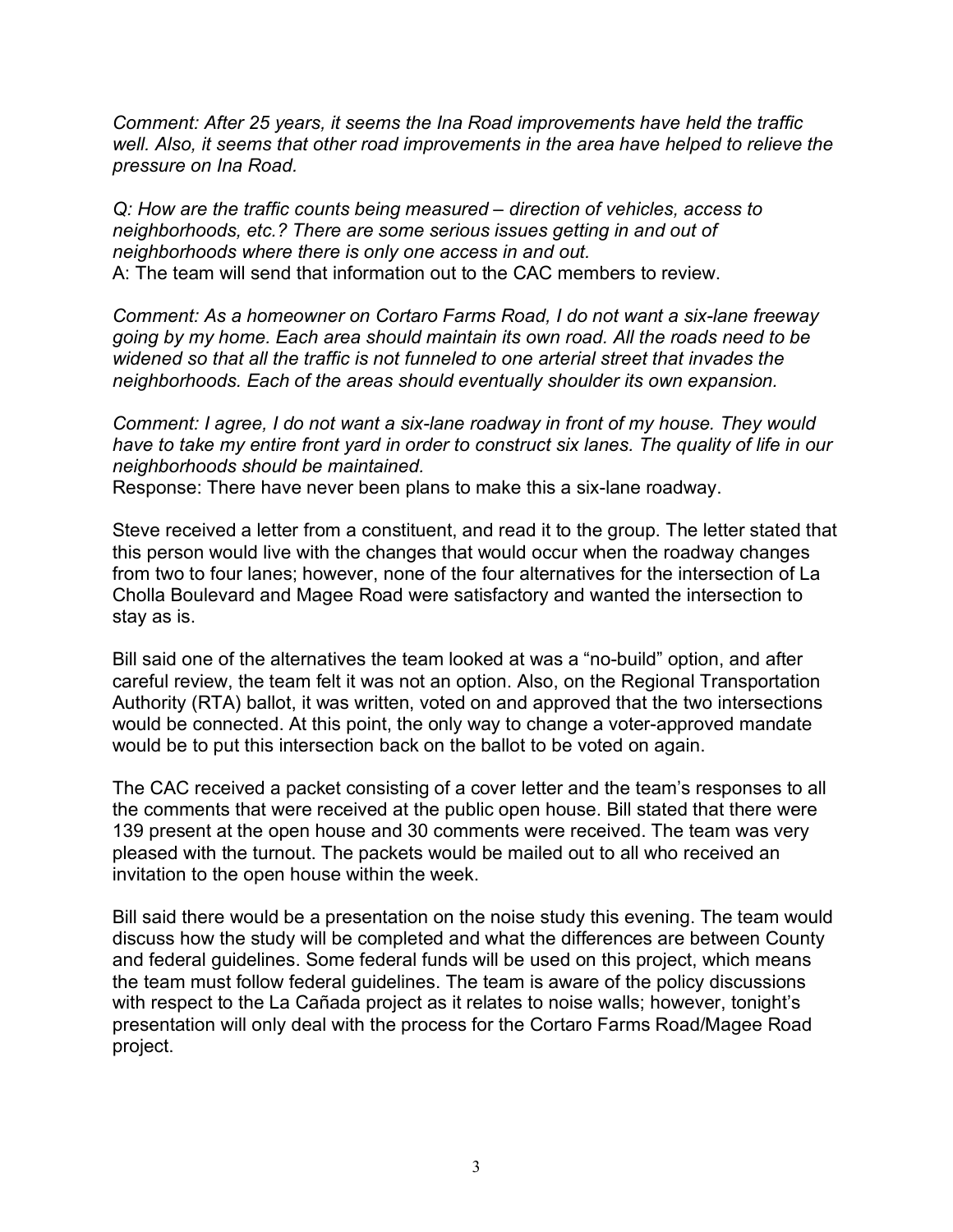Another issue to discuss is the consideration of bus pull-outs. Currently, the buses stop on the roadway to pick up children. If there were to be bus pull-outs, the bus would be in a dedicated pull-out, thus resulting in a different use of the stop rules. When a bus stops in the open roadway, those lanes that are not separated by a median must stop, allowing for the safe boarding and dismissing of school children. If a dedicated pullout were to be used, would that be safer than being in the flow of traffic requiring all lanes to stop for the safety of the children? Another issue with bus stops is that the stops may change, making it difficult to know where to put them. These issues are still being discussed.

#### *Q: Do you have any counts from the school district to know how many buses actually stop on this roadway?*

A: No, we need to get that information from the schools and get feedback on what the district feels would be safe.

### *Q: Are there any Sun Tran bus pullouts in the design?*

A: We will have to talk with Sun Tran to determine where those stops will be. Sun Tran is a part of the design team moving forward.

Bill asked if there were any other questions that anyone had before he moved forward with where the team is and where they are going. Bill stated that the CAC's next meeting would be at St. Mark's United Methodist Church on Monday, Dec. 1, from 6 to 7:30 p.m. The exact date and location of the public meeting has yet to be determined, but it would be the second week of December. At the public meeting, the team will present the recommended alternative, the result of the noise analysis and details on the drainage.

At the end of 2008, the team is on schedule, and in the process of drafting the Environmental Assessment and Mitigation Report (EAMR) and the Design Concept Report (DCR). The team is at stage two in the plans.

In early 2009, the County will review the documents that will be presented at the public meeting. The County will make comments, and the team will adjust plans accordingly. Once the documents have been revised, the team will come back to the public for a public hearing, wait for public opinion and go before the Pima County Board of Supervisors (BOS) in the fall of 2009. At that time, the CAC will draft and present their letter to the BOS with their recommendations.

With no further questions or comments, Bill moved forward with the presentation. He stated that the designs on the display boards were the same boards that had been presented at the last meeting. A couple of things have changed and Bill shared those changes with the group. First, traffic counts at Jensen Drive were significantly lower than counts that were taken a year ago. The team will continue to monitor that intersection for any increases in traffic. The team will conduct another traffic count next year to do the final determination whether a traffic signal will be warranted as originally determined. If a traffic signal is not warranted at the time of construction, conduit and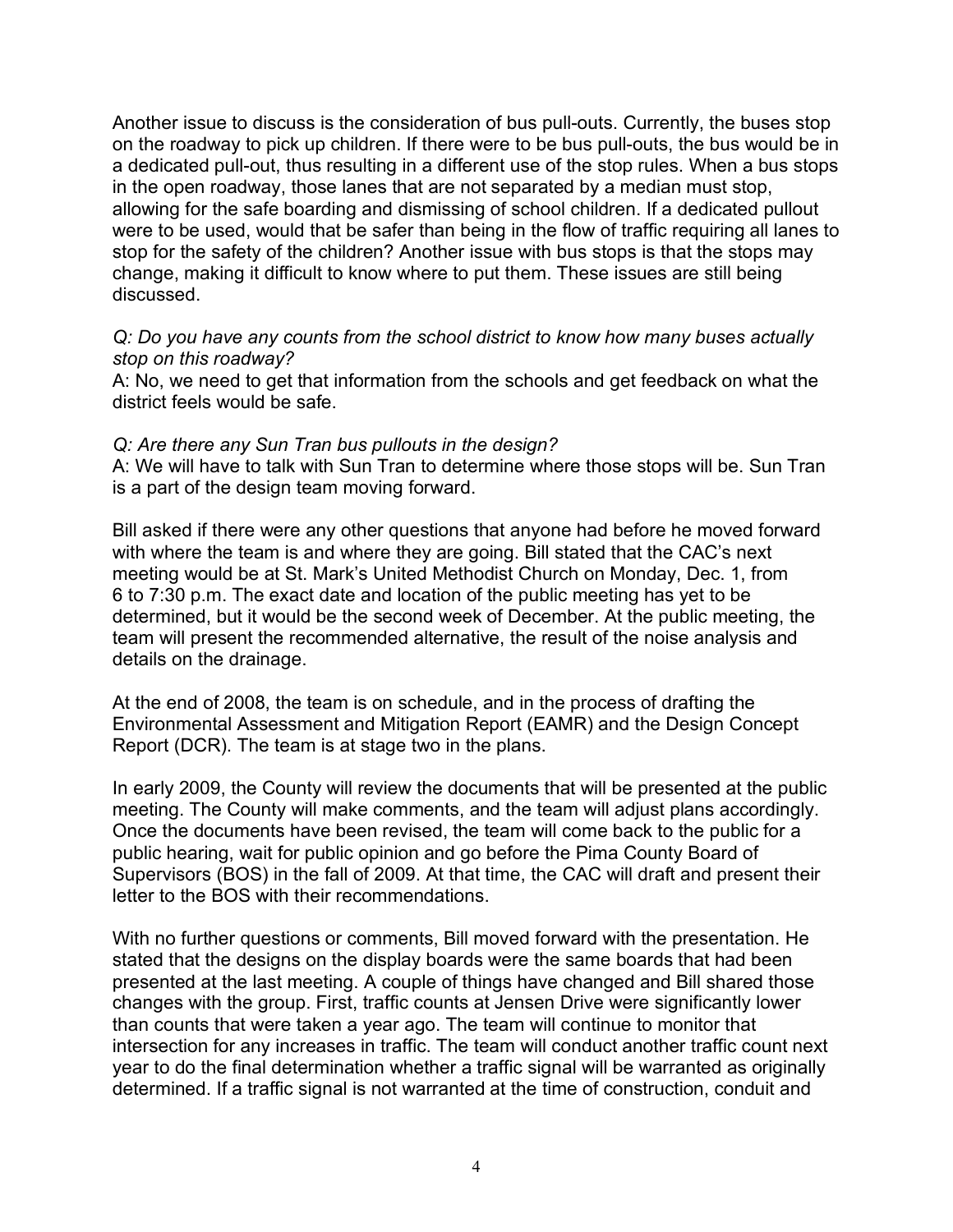pole boxes will be placed to accommodate a signal at a later date at that location. No decision has been made to change the original plans at this time.

There were comments from the CAC members stating that there needs to be a traffic signal at the Jensen Drive/Magee Road intersection. That is a major egress and ingress to the neighborhood and the CAC felt it would be very dangerous to not have a signal at that location.

There was some concern that traffic counts were not taken anywhere but at Jensen Drive. Some of the CAC members asked for traffic counts to be taken at other neighborhood areas along the corridor. The CAC would like to see the team looking at more than just the traffic counts. They would like the team to look at safety.

The CAC and the team discussed the traffic counts in more detail. Bill stated that the team would continue to monitor, as stated earlier, over the next year.

Since the public meeting, there has been a slight change in the median openings. One was moved to Como Drive. If the median opening was not at that location, people would be using inappropriate ways in order to get to Como Drive. After talking to residents of that area, the team decided for safety reasons to relocate that median opening.

At the last CAC meeting, four alternatives for the intersection of La Cholla Boulevard and Magee Road were presented. With input from the CAC and the public from the open house, two alternatives were chosen for further study. The most unpopular alternative of the four options was the Roundabout. The public felt this option would not function well at this location. The other option not chosen was the Flyover, as it would be too costly to construct. The selected alternatives were the Jug-Handle and S-Curve.

At the last CAC meeting, there were a couple alternatives that some members wanted to discuss. One was similar to the flyover. That option would require purchasing additional right-of-way and would be too costly. The other option was an underpass. This is similar to the flyover except it would be built underground. The problem this option posed would be that the Carmack Wash has 5,000 cubic feet per second during a 100-year flood event. That would require a pump in order move the water out so that the underpass could be built. Bill stated that it would cost \$7,500 a foot to put in large culverts and channels, costing in the 10s of millions of dollars to just divert the water away from the roadway with this option. The additional alternatives were very well thought out and Bill thanked the members for taking the time to share their ideas.

The two alternatives that had been chosen to be discussed this evening are the Jug-Handle and the S-Curve. The characteristics are as follows:

- Jug-Handle:
	- $\circ$  Speed limit at 45 miles per hour (mph)
	- o Eliminates a 110-degree left turn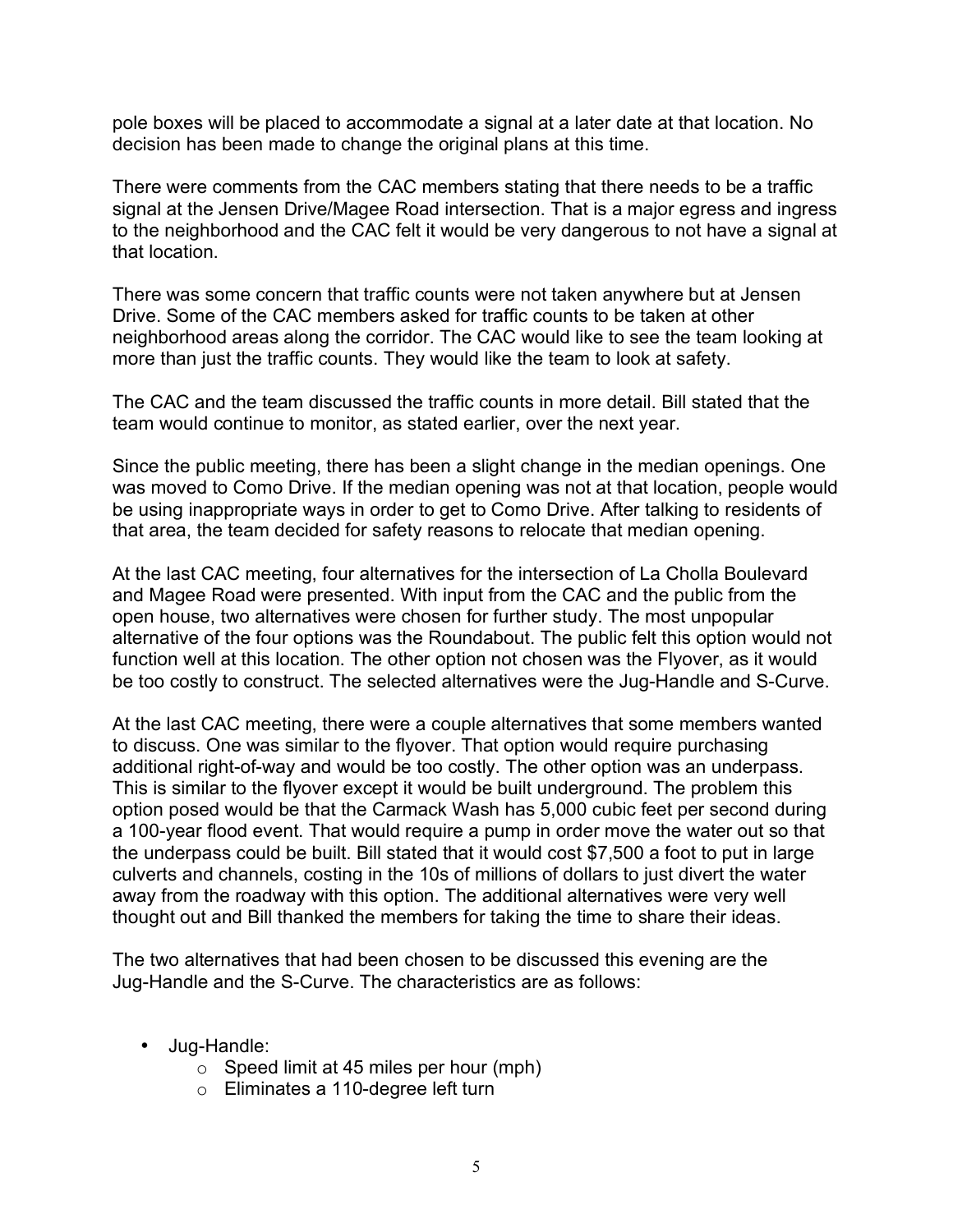- $\circ$  At grade level
- o Uncommon to Tucson
- o Eliminates right-of-way takes
- $\circ$  Use of open land large footprint
- S-Curve
	- $\circ$  Speed limit at 45 mph
	- o Common intersection configuration; heavy northbound-to-westbound 110-degree turn
	- $\circ$  Right-of-way acquisition on the northwest corner of the intersection  $$ close to the neighborhoods

Both alternatives function fairly well. Although the Jug-Handle is a slightly better solution, both options are acceptable. Bill showed the group where the Carmack Wash is located within the project area and where the drainage areas might be located. The team is still looking into solutions, and the drainage design will move forward once the final alternative is chosen for the intersection.

### *Q: Will you be incorporating water harvesting in this project? Will one alternative work better with water harvesting?*

A: Yes, water harvesting will be utilized in this area. It will not matter which option is chosen; they both will accommodate water harvesting.

The process over the next month will consist of the team meeting to evaluate and rank these alternatives. Bill provided the CAC with copies of preliminary designs of the two alternatives, and then he then provided them with a matrix to record their feedback and recommendation on the alternative they believe would be the best for this intersection.

Each of the criteria mentioned on the matrix is spelled out in the Pima County Community Participation and Mitigation Ordinance. Bill said the team would rate each criterion with zeros, pluses and minuses. What the team is looking for from the CAC are comments on each of the criteria, so the team knows what is important to the CAC and what they believe the impacts of each of the alternatives would be to the residents in the area. The team will review the information obtained from the CAC to help choose the best option. The team will report back in December with more detail on the selected alternative.

### *Q: What are you specifically asking us to do? Could we get this document e-mailed to us?*

A: We are looking for you to comment on the intersection only. We want to hear about historic features, drainage issues you are aware of, what you may like on a particular intersection, etc. Bill stated the document would be e-mailed to the CAC the next day.

There was more discussion to clarify exactly what the team needed from the CAC. Bill went through the maps with the CAC to make sure they understood the information they would be commenting on.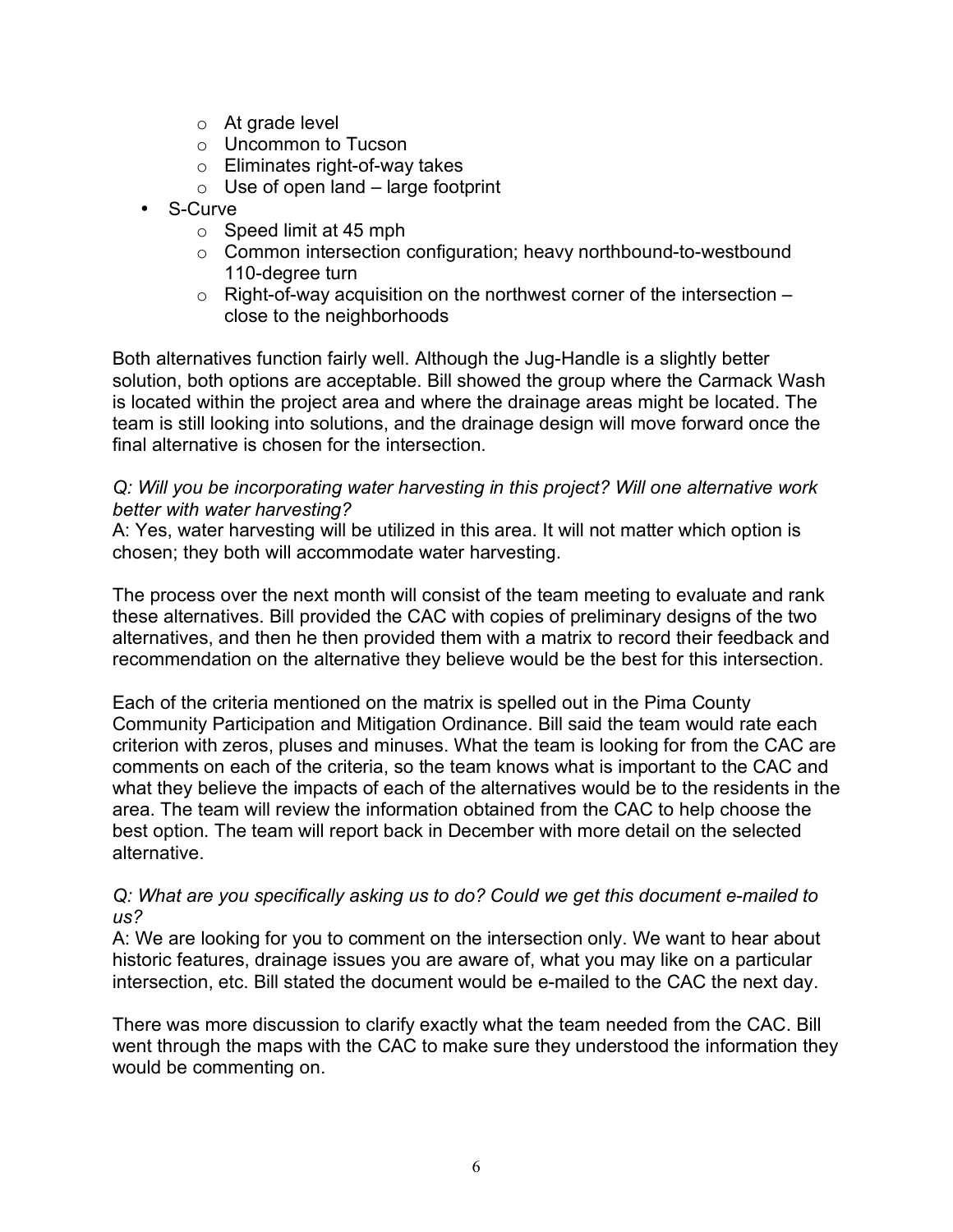The CAC had some ideas of tweaking the designs. Bill stated that there would be time for those comments after the recommended alternative was chosen. At this time, he only needed the CAC to comment on the two alternatives as they are presented.

Bill introduced Mike Dawson, EcoPlan, to explain what would be involved in the noise analysis and how the noise levels would be gathered and determined with computer modeling out to the year 2030.

Mike stated that the federal and County guidelines for determining noise are very similar. Since federal funding will be used on this project, federal guidelines must be followed. One of the differences between federal and County guidelines is that the County allows for a 3-decibel (dBA) credit with the use of rubberized asphalt; the federal guidelines currently do not allow for this deduction.

Mike gave the CAC members a handout that helped to explain how the noise would be gathered. The only category the CAC needs to be concerned with is the LEQ(h) column. LEQ(h) is a measurement used for roadways; it averages noise over a period of time. The criteria used to determine whether noise mitigation is warranted is if the noise is predicted at, or above, 66 dBA, or if the road widening project would increase the noise by 15 dBA, even if it the increase didn't reach 66 dBA.

The noise analysis procedure consists of the following:

- Identify representative noise receptors (intersections, single family residences, different elevations) and take measurements at peak times in both the mornings and the afternoons.
- Traffic Noise Model (TNM) computing model where the existing data is used; model then computes the current noise level.
- Validate or adjust the model based on field measurements for accuracy.
- Build a model using the projected roadway with the higher vehicle traffic out to the year of 2030.
- Run the model for future conditions.
- Mitigation analysis.

Noise abatement criteria:

- Change must be a 5-dBA decrease in noise.
- Cost of noise abatement must be reasonable; federal regulations do not have a cost specified; however, Pima County requires the cost not to exceed \$35,000 per benefited receiver.
- Majority must rule; 51 percent of those being affected must agree to noise abatement.
- Noise abatement must benefit two or more adjacent receivers.

*Q: What about the walls that were built about 12 years ago?*

A: Those walls were built for privacy, not noise abatement.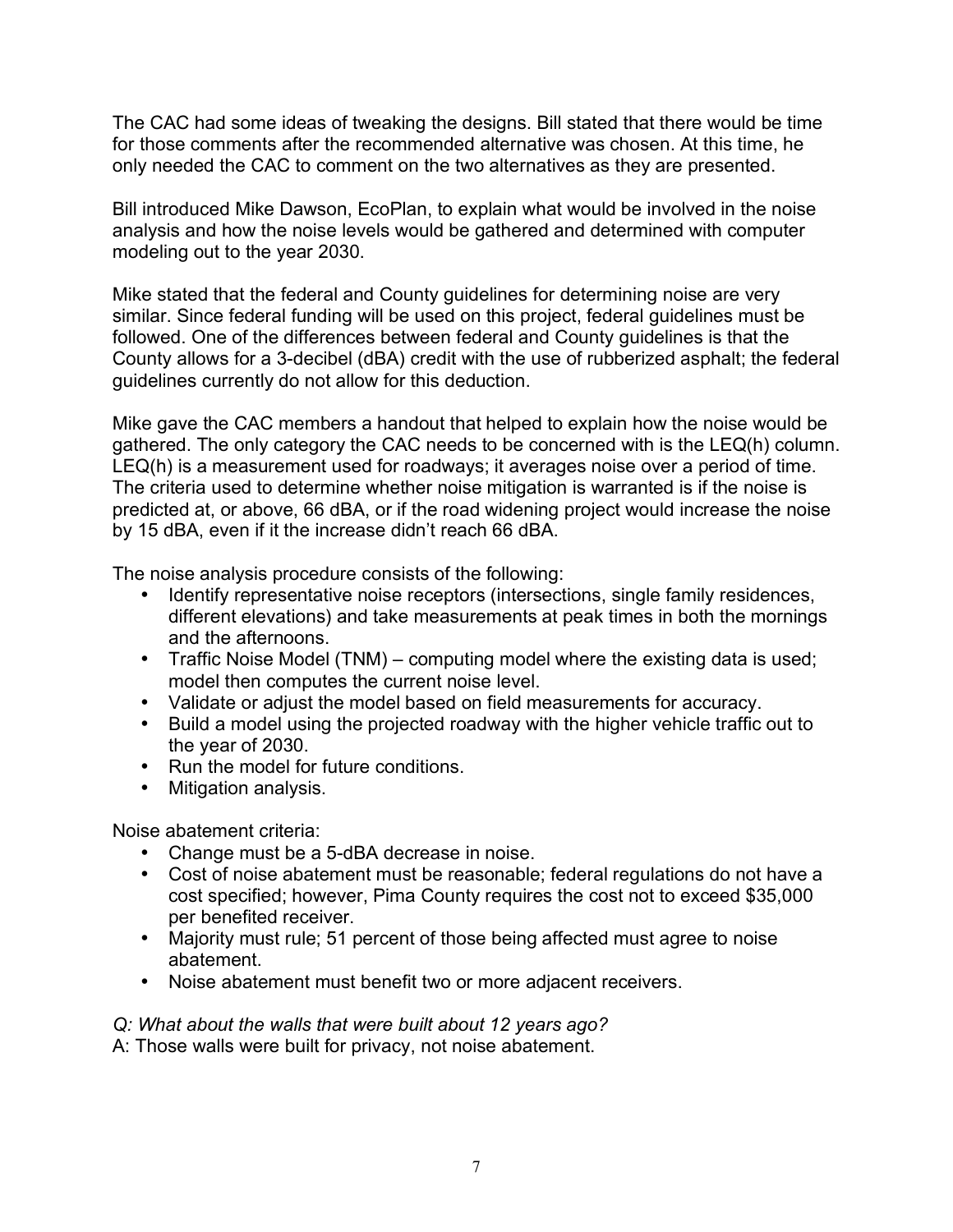The noise analysis will be taken when the project is at the 15-percent plan stage. An additional model analysis will be taken around the 90 percent plan stage to account for any minor changes that may occur as the plans are nearing completion; making adjustments as needed.

Because this corridor is considered an Environmentally Sensitive Roadway (ESR), the wall height is limited to six feet; however, there could be an exception made up-to the maximum of 10 feet if the need is warranted.

The type of noise abatement must be documented in the EAMR and approved by the Pima County BOS.

The results of the noise analysis will be presented in a few months. Mike stated that if anyone wanted to volunteer their property to house a monitor to let him know. He provided the CAC members with his contact information.

# *Q: Are there live people taking the noise readings?*

A: Yes, there is a real person and they stay at each location for approximately for 15 minutes.

### *Q: Are they always in the backyard?*

A: That is usually where they monitor since most people are outside in their backyards.

*Q: Are you monitoring the entire corridor?* A: Yes.

*Q: Is the Thornydale Road area considered a sensitive roadway? They have ten-foot walls.*

A: No, that stretch of road is not designated as a sensitive roadway.

At the conclusion of the noise discussion, the CAC continued to ask some clarification questions in regard to the maps they were given in order to fill out the matrix for the team.

Questions from the public:

### *Q: What is the reason for a U-turn at Mona Lisa Drive?*

A: A median opening is warranted at that location to eliminate the need to drive to the traffic signal in order to make a U-turn.

### *Q: Can you level the roadway?*

A: Yes, leveling the roadway is in the plans.